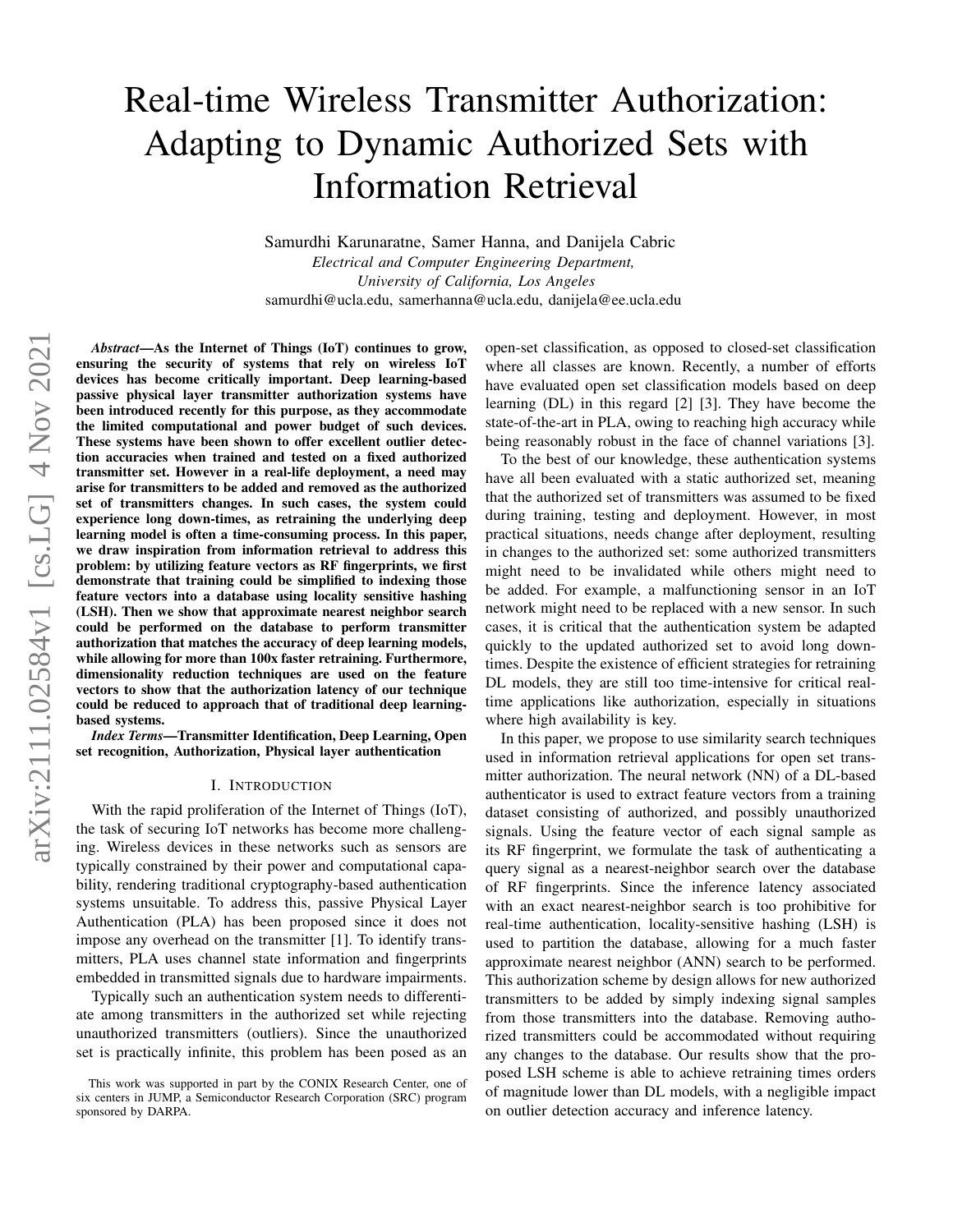

Fig. 1: System model: R must determine whether the received signal y originated from an authorized transmitter in  $A$ , or from an unauthorized transmitter in  $\mathcal{O}$ , some  $\mathcal{K} \subset \mathcal{O}$  of which may be known to  $R$ .

Several previous works have used hashing methods to solve the open-set face recognition problem: in [4], the authors paired LSH with fully-connected neural networks, but their approach differs significantly from ours since the purpose for using LSH was for model selection and not for nearestneighbor search. The closest approach to ours is in [5], where they used LSH to identify most similar faces and thereby solve open-set face identification. However, neither of these approaches considered a dynamic authorized set.

The rest of the paper is organized as follows: we start by formulating the problem in Section II. Section III discuses how state-of-the-art DL models could be adapted to changes in the authorized set. Section IV presents our LSH-based authorization scheme. An empirical validation of the proposed methods is included in Section V. Section VI concludes the paper.

## II. SYSTEM MODEL AND PROBLEM FORMULATION

We consider a finite set  $\mathcal{A} = \{A_1, A_2, \cdots, A_{|\mathcal{A}|}\}\$  of transmitters that are authorized to access a system through receiver  $R$ . The signal received at  $R$  when some transmitter T sends a set of symbols x is  $f_T(x)$ ;  $f_T$  models the channel effect, as well as the transmitter fingerprint imprinted on x by  $T$  due to the variability of its internal circuitry. The authentication problem can then be formulated as the following binary hypotheses test: based on  $y = f_T(x)$ , R should determine whether T belongs to the authorized set  $\mathcal{A}$  ( $\mathcal{H}_0$ ) or to the set of outliers  $\mathcal{O}(\mathcal{H}_1)$ . This is visualized in Fig. 1.

An additional set  $\mathcal{K} = \{K_1, K_2, \cdots, K_{|\mathcal{K}|}\}\$ , where  $\mathcal{K} \subset \mathcal{O}$ , of known outliers may be used to improve the outlier detection [3]. So typically, a dataset of signal samples captured from transmitters in  $A$  and a similar dataset captured from transmitters in  $K$  will be used during training to assist the outlier detector to differentiate between authorized and nonauthorized transmitters.

Our task is to adapt to a change in  $A$  after deploying the authentication system, as quickly as possible. Denote by  $A$ ,  $\overline{\mathcal{K}}$  and  $\overline{\mathcal{O}}$ , respectively, the initial value of A, K and  $\mathcal{O}$ . Then, some set  $A_N \in \mathcal{O}$  of transmitters could be added to A or some set  $A_{\mathcal{R}}$  could be removed from  $\overline{A}$  and added to  $\overline{O}$  (although both an addition and removal from  $A$  could happen, this could be thought of as an addition followed by a removal).

### III. ADAPTING DEEP-LEARNING BASED CLASSIFIERS

In [3], we explored several neural network architectures that could be used for the authentication problem such as Disc, DClass and OvA. In this section, we demonstrate how each of these architectures could be adapted to accommodate changes in A, without entirely retraining the underlying model from scratch.

The high-level architecture of Disc, DClass and OvA are given in Table I (within dashed-boxes), where each could be broken into three building blocks: input, feature extractor and output. The input and feature extractor blocks are similar in all three architectures. In Disc, the output block produces a scalar output through a sigmoid activation indicating its binary authentication decision. OvA has  $|\mathcal{A}|$  parallel output blocks, each identical to the output block in Disc, and where the  $i$ -th block is tasked with independently determining whether the input signal belongs to  $A_i$ . DClass has one output block with  $|\bar{\mathcal{A}}| + 1$  outputs emerging through a softmax activation: the first  $|\bar{A}|$  outputs correspond to authorized transmitters while the last output corresponds to outliers.

Adding transmitters to the authorized set requires a modification of the output block in some form for all three architectures, as summarized in Table I. If  $A_N$  is the set of newly added transmitters to  $\overline{A}$ , in the case of OvA, this modification could be achieved by adding  $|\mathcal{A}_{\mathcal{N}}|$  more output blocks in parallel, and retraining the new output blocks while keeping the rest of the NN frozen. Since there is only a single scalar output block in Disc, we could simply retrain that output block. With DClass, a similar approach to Disc is possible, where a new output block with  $|\mathcal{A}| + |\mathcal{A}_{\mathcal{N}}| + 1$  outputs could be trained; however, a more efficient approach would be to utilize the cascaded architecture shown in Table I. First we train a secondary network, using  $A_N$  as the authorized set, with the same input and feature extractor blocks as the original network, but with a new output block with  $|\mathcal{A}_{\mathcal{N}}|+1$  outputs. A query signal is then judged to be unauthorized only if it is rejected by both NNs. The transmitter-level granularity of OvA and DClass output blocks makes removing transmitters from A relatively straightforward: during inference, we simply need to treat the outputs corresponding to the invalidated transmitters as unauthorized. However, Disc does not offer this flexibility, requiring a retraining of the output block as in Table I.

Note that except in the case of Disc, it could be potentially very expensive computationally to adapt the NN models to additions to the authorized set, especially for large  $|\mathcal{A}_{N}|$ , even with the strategies highlighted in Table I (we will demonstrate this empirically in Section V). This is our motivation to explore alternative authorization schemes that are more adept at efficiently adapting to changes in  $A$ .

# IV. INFORMATION RETRIEVAL-BASED TRANSMITTER AUTHORIZATION

Information retrieval is a broad term that refers to the organization, storage and retrieval of information with respect to a repository of data objects such as signals, documents or images. A typical use case is the task of finding a similar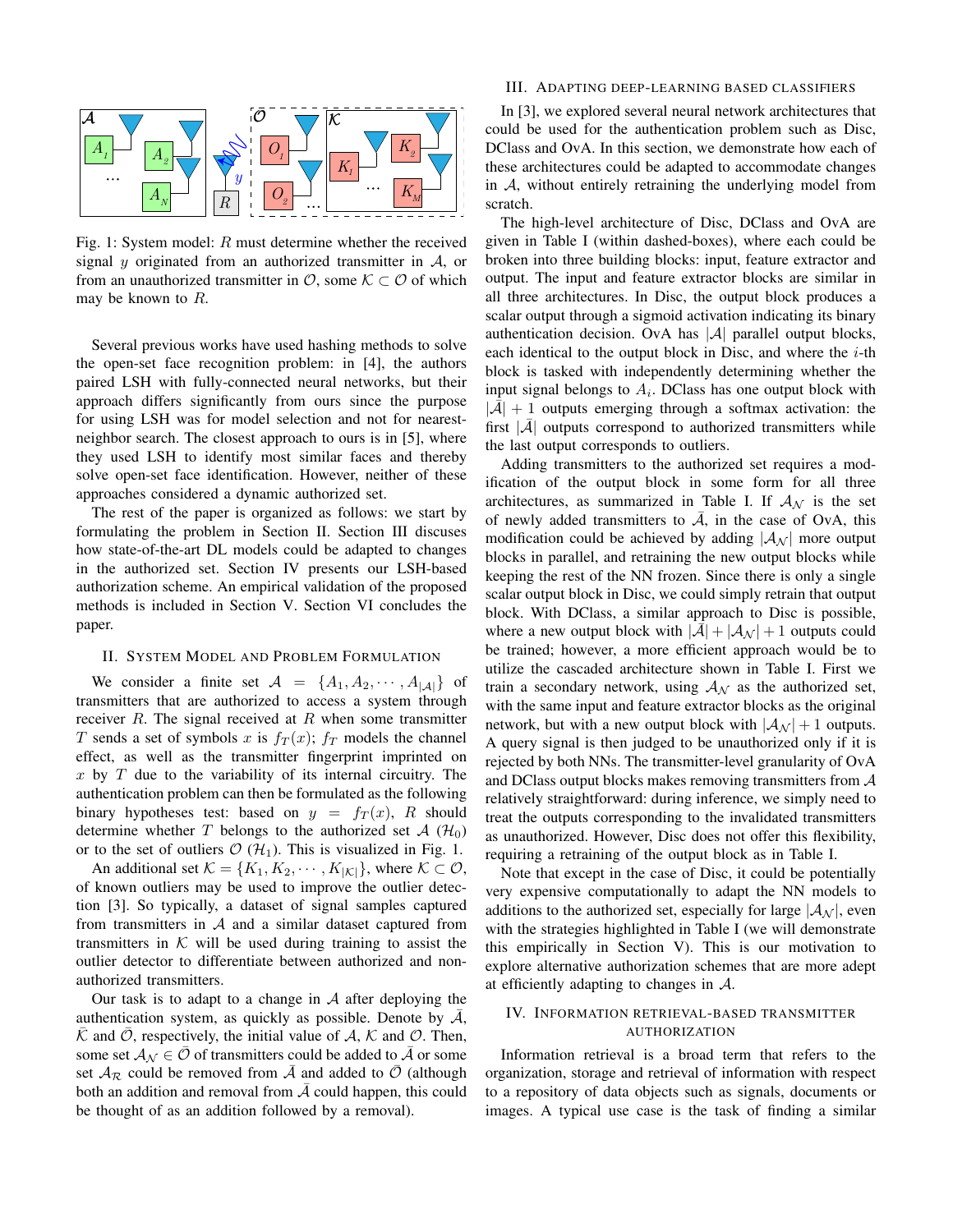

Fig. 2: An overview of the indexing and query processing procedure in the LSH authorization scheme

object to a given query object in a repository of objects. More formally, assume we have a repository of  $N$  objects, each of dimensionality  $d_0$ ; given a query object y, the task is to find an object  $y_s$  similar to  $y$ , based on some similarity metric, as efficiently as possible. In practice, evaluating similarity between objects in the raw data space is ineffective as proximity in data space does not typically correspond to semantic similarity. Therefore, a mapping  $y \rightarrow \hat{y}$  is done from each data object  $y \in \mathbb{R}^{d_0}$  to a feature vector  $\hat{y} \in \mathbb{R}^d$  where the similarity search could be achieved by performing a nearest-neighbor search over a database consisting of those feature vectors.

Assuming we have a training dataset containing sufficient signals from both  $A$  and  $K$ , a simple algorithm to solve the open set transmitter authorization problem is to find the most similar signal  $y_s$  to the query signal y: if  $y_s \in A$  we can infer  $y \in A$ , and  $y \in \mathcal{O}$  if  $y_s \in \mathcal{K}$ . A straightforward solution to the similarity problem is to perform an exact nearest neighbor search over the entire database. If the distance between two feature vectors could be computed in  $O(d)$  time (e.g. Euclidean distance), this process would take  $O(dN)$ time. i.e. linear in  $N$ . Assuming that the open set transmitter authorization problem could be solved by performing such a nearest-neighbor search, a per-query linear-time solution is too prohibitive, considering the fact that such an authorization system is expected to serve multiple authorization requests per second. Therefore a sub-linear time search is required.

Approximate nearest-neighbor search algorithms allow us to perform the similarity search in sub-linear time by making the compromise that the returned item need not be the strictly nearest-neighbor, but whose distance to the query object is sufficiently close to that of the strictly nearest-neighbor. A common approach to achieving sub-linearity is to eliminate the need for an exhaustive search by partitioning the database into some M "buckets" such that  $\hat{y}$  and its true nearest neighbor  $\hat{y}_s$  are in the same bucket with high probability; then, the exhaustive search for  $\hat{y}_s$  need only be done inside that bucket, and not over the entire database. Locality Sensitive Hashing (LSH) [6] could be used to perform the partitioning such that this property holds.

Cryptographic hash functions (CHFs) attempt to create a large deviation in the hash value when there is a slight deviation in the input; conversely, LSH functions try to create hash values that preserve locality. In particular, LSH functions ensure that inputs that are close in the input space receive the same hash value with high probability. Although there are a number of LSH functions proposed in the literature, in this paper we chose the function  $H$  based on random projections, mainly due to its simplicity and ease of implementation. For an input  $\hat{y}$ , the hash value  $H(\hat{y})$  is a binary string calculated as following: K hyperplanes  $w_1, w_2, \ldots, w_K$  are randomly generated where  $w_i \in \mathbb{R}^d \ \forall \ i \in \{1, ..., K\}$ ; then, the *i*-th bit of  $H(\hat{y})$ ,  $[H(\hat{y})]_i$  is set to 1 or 0 depending on whether the point  $\hat{y}$  is above or below the hyperplane  $w_i$  in  $\mathbb{R}^d$  space. Here,  $K$  is the length of the hash value, called the hash size (note that there are  $2^K$  possible hash values). With H defined this way, the indexing process is simply to place each signal x in the bucket labeled with hash value  $H(\hat{x})$ , as visualized in Fig. 2.

#### *A. Using LSH database to perform authorization*

Assume we have indexed a set of training signals  $\mathcal X$  into an LSH database;  $X$  includes signal samples from  $A$  and possibly samples from K. For a query signal y, we can use the LSH database to determine whether or not  $y \in A$  in a two step inference process:

- Step 1: Determine  $NN_{LSH}(\hat{y})$ , the approximate nearestneighbor of  $\hat{y}$ . If NN<sub>LSH</sub> $(\hat{y})$  does not exist, we infer that  $y \notin A$ . Otherwise, we move to the next step.
- Step 2: Let  $\hat{y}_s = NN_{LSH}(\hat{y})$ . If  $y_s \notin A$ , we infer that  $y \notin A$ , and that  $y \in A$  otherwise.

Note that the existence of  $NN_{LSH}(\hat{y})$  in Step 1 is not guaranteed since the randomization involved means that similar items are not guaranteed to be grouped correctly. This shortcoming could be overcome by creating  $L$  LSH databases instead of one, where the set of  $K$  hyperplanes is generated independently in each case. Here, the exact nearest-neighbor search is performed on all buckets mapped to  $\hat{y}$  over all  $L$  databases, increasing the chance that a nearest-neighbor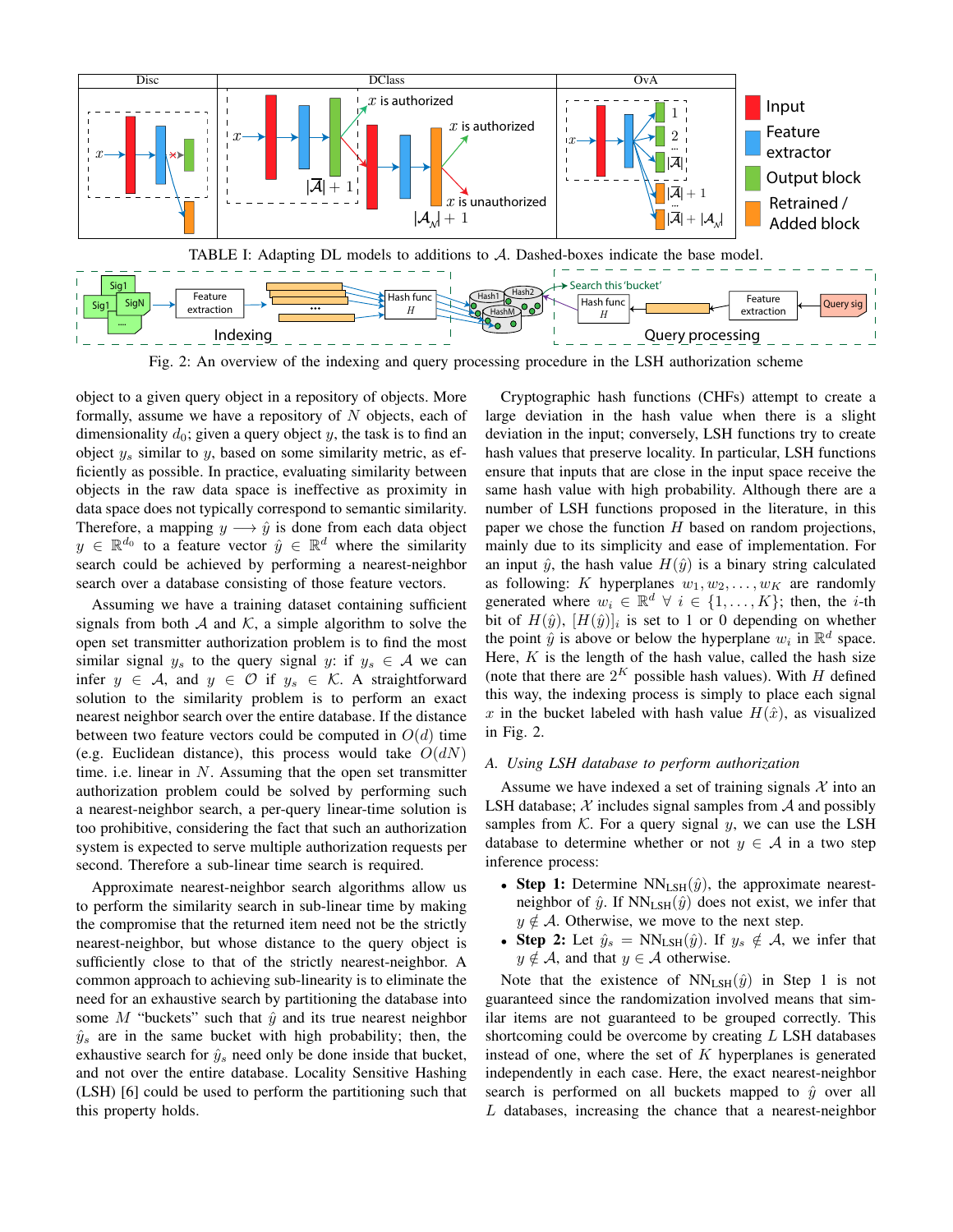is found. Furthermore, it should be noted that the two-step process above does not require X to contain samples from  $K$ ; in that case, intuitively  $NN_{LSH}(\hat{y})$  should not exist as long as  $K$  is large enough (there are enough buckets).

### *B. Feature extraction*

It has been shown that the activations produced by deeper layers of convolutional neural networks trained for image classification tasks could be used as a high-level image descriptor [7]. Inspired by this, we propose to use the activations invoked by the feature extractor block of a trained transmitter authorization NN model as the feature vector for a signal in our LSH authorization scheme. We call this NN our embedding model since it is used to extract a feature vector or embedding. Although this creates a dependence on a standard DL-based classifier, the expectation is that as long as the initial embedding model is expressive enough (trained on a sufficiently large dataset), it does not need to be retrained when the authorized set changes.

# *C. Adapting to changes in* A

With the authorization scheme described above, it is straightforward to adapt to changes in  $A$ . If transmitters in  $A_N$ are added to  $A$ , then we simply need to index signal samples collected from transmitters in  $A_N$  to the LSH database. If some transmitters  $A_{\mathcal{R}} \subset A$  are removed from A, then no modification to the LSH database is necessary: during Step 2 of the inference process, it should simply be noted that if  $y_s \in A_{\mathcal{R}}$ , then in fact  $y_s \notin \mathcal{A}$ .

## *D. Computational complexity and feature vector compression*

It is easy to see that the indexing process has a cost of  $NLdK$  (cost of  $K$  d-dimensional dot products for the  $N$  datapoints, repeated for all L databases). Since  $N = |\mathcal{X}| >> |\mathcal{A}|$ , the computational complexity of the two-step inference process is essentially the same as that of the  $NN_{LSH}(\cdot)$  operation:

- 1) Calculating  $H(\cdot)$  has a cost of dK since a d-dimensional dot product needs to be calculated  $K$  times
- 2) If all  $N$  data-points are distributed evenly over the  $2<sup>K</sup>$  buckets, then the exact nearest-neighbor search will constitute calculating the distance metric over  $N/2^{K}$ data-points for a total cost of  $d \times N/2^{K}$ .
- 3) Since  $NN_{LSH}(\cdot)$  is evaluated over L databases, the total inference cost is  $L \times (dK + dN/2^K)$ .

Note that both the indexing cost and the inference cost has a linear dependence on the dimensionality of the feature vectors d. Therefore we could also attempt to add a dimensionalityreduction step during indexing as well as during inference; in this paper, we tested the use of an auto-encoder model for this purpose. Note that similar to the embedding model used for feature-extraction, the encoder does not need to be retrained during changes to  $A$ , as long as the initial auto-encoder was trained on a sufficiently large dataset.

## V. EXPERIMENTAL EVALUATION

We start by introducing the dataset and evaluation procedure, and discuss results obtained for different experiments.

## *A. Dataset*

A dataset consisting of 71 transmitters was captured on the Orbit testbed [8]. The receiver was a software defined radio (USRP N210) and each transmitter was an off-the-shelf Atheros WiFi module allowed to transmit over Channel 11 (with a center frequency of 2462 MHz and bandwidth of 20 MHz). Energy detection was used to extract packets after an IQ capture at a rate of 25 Msps for 1 second. Without any synchronization or further preprocessing, we used the first 256 IQ samples of each packet, containing the preamble, as the signal sample.

## *B. Evaluation Procedure*

As explained in Section III, removing transmitters from the authorized set is a relatively inexpensive procedure for all the NN architectures in Table I; therefore, we will only focus on the case of adding transmitters to the authorized set. Also, we will only use DClass for comparisons with the LSH scheme since it has better outlier detection accuracy than Disc while being less computationally intensive to train than OvA [3], offering a more fair comparison.

A, K and O will be chosen randomly, subject to the constraints specified for each evaluation—however, when comparing different authorization schemes, the same  $A$ ,  $K$  and  $O$  will be kept. For chosen  $A$ ,  $K$  and  $O$ , the dataset split will be as follows: for the training dataset  $\mathcal{X}_{train}$  and the validation dataset  $\mathcal{X}_{val}$ , we use 70% of the samples belonging to  $\mathcal{A}$ , and all the samples belonging  $K$ . The shuffled combination of this data is split into 80% for  $\mathcal{X}_{train}$  and 20% for  $\mathcal{X}_{val}$ . The test  $\mathcal{X}_{test}$ set contains all samples from  $\mathcal O$  and the remaining 30% of  $\mathcal A$ . We will define this method of splitting the dataset for some  $A$ , K and O as  $split(A, K, \mathcal{O}) = \{ \mathcal{X}_{train}, \mathcal{X}_{val}, \mathcal{X}_{test}, \mathcal{X} \}$  where  $\mathcal{X} = \mathcal{X}_{train} \cup \mathcal{X}_{val}.$ 

For each  $A$ ,  $K$  and  $O$ , we start with a DClass model trained on  $\mathcal{X}_{train}$  and  $\mathcal{X}_{val}$ , and an LSH authorization scheme where  $X$  is used to create the initial LSH database. The composition of the DClass feature extractor block was the same as that used in [3]. A frozen copy of the initial DClass model will be used as the embedding model for any LSH authorization schemes. An auto-encoder is also trained on  $\mathcal{X}$ ; the resulting encoder is isolated and frozen to be used as the encoder for any dimensionality reduction. Then for a given value of  $|\mathcal{A}_{\mathcal{N}}|$ , a set of  $|\mathcal{A}_{\mathcal{N}}|$  transmitters will be randomly chosen from  $\overline{\mathcal{O}}$  as  $\mathcal{A}_{\mathcal{N}}$ and the dataset will be split again to form split $(\mathcal{A}_{\mathcal{N}}, \bar{\mathcal{K}}, (\bar{\mathcal{O}} - \bar{\mathcal{O}}))$  $(\mathcal{A}_{\mathcal{N}}) \cup (\bar{\mathcal{A}} - \mathcal{A}_{\mathcal{N}})) = \{ \mathcal{X}_{train}^{\mathcal{N}}, \mathcal{X}_{val}^{\mathcal{N}}, \mathcal{X}_{test}^{\mathcal{N}}, \bar{\mathcal{X}}^{\mathcal{N}} \}$  and split  $(\bar{\mathcal{A}} \cup$  $(\mathcal{A}_{\mathcal{N}}, \bar{\mathcal{K}}, \bar{\mathcal{O}} - \mathcal{A}_{\mathcal{N}}) = \{\mathcal{X}_{train}^{\bar{\mathcal{C}}}^{\text{even}}, \mathcal{X}_{val}^{\bar{\mathcal{C}}}, \mathcal{X}_{test}^{\bar{\mathcal{C}}}, \mathcal{X}^{\mathcal{C}}\}.$ 

Table II details the set of authorization schemes we use in our experiments, including on which datasets they are trained and retrained on. The *small* datasets are considered because the inference cost is positively correlated with  $N$ , and therefore should help reduce the inference latency. Note that Euclidean distance was used as the distance metric for LSH schemes.

Different authorization schemes will be evaluated on  $\mathcal{X}_{test}^{\mathcal{C}}$ with respect to:

• Accuracy: Outlier detection accuracy on  $\mathcal{X}_{test}^{\mathcal{C}}$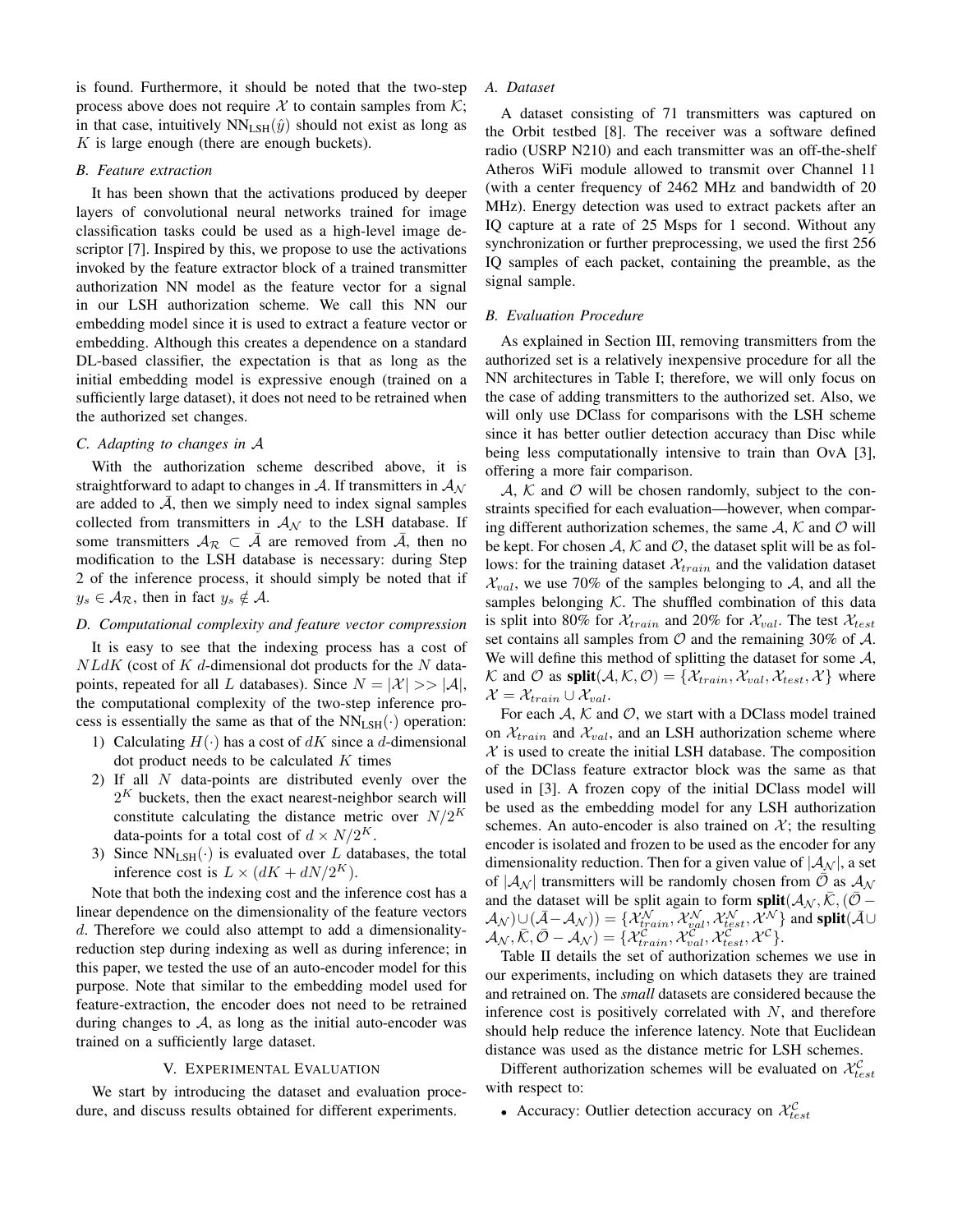| Auth. scheme      | Description                                               | Trained on                                    | Retrained on                                                                                      |
|-------------------|-----------------------------------------------------------|-----------------------------------------------|---------------------------------------------------------------------------------------------------|
| <b>DClass</b>     | Initial DClass model                                      | $\mathcal{X}_{train}$ and $\mathcal{X}_{val}$ | $\mathcal{X}_{train}^{\mathcal{N}}$ and $\mathcal{X}_{val}^{\mathcal{N}}$ (adapted as in Table I) |
| DClass sep        | Initial DClass model retrained from scratch               | $\mathcal{X}_{train}$ and $\mathcal{X}_{val}$ | on $\mathcal{X}_{train}^{\mathcal{C}}$ and $\mathcal{X}_{val}^{\mathcal{C}}$                      |
| LSH.              | Standard LSH scheme                                       |                                               | $\mathcal{X}^{\mathcal{N}}$                                                                       |
| LSH small         | LSH scheme with a smaller database                        | 300 samples from $X$                          | 300 samples from $\mathcal{X}^{\mathcal{N}}$                                                      |
| LSH dim-red       | LSH scheme with dimensionality-reduced feature vectors    | X                                             | $\mathcal{X}^{\mathcal{N}}$                                                                       |
| LSH dim-red small | Similar to <i>LSH dim-red</i> but with a smaller database | 300 samples from $X$                          | 300 samples from $\mathcal{X}^{\mathcal{N}}$                                                      |



Fig. 4: Performance of *LSH* with the variation of L and K

0.82 0.83

Vum.

5 10 15 20 25 Hash size (K)

(b) Precision

• Inference latency: The time to output the authorization decision per query signal, averaged across  $\mathcal{X}_{test}^{\mathcal{C}}$ 

0.70

Vum.

• Retraining time: The total time required to adapt the deployed authorization system to the change in  $A$ .

It should be stressed that as long as the LSH scheme does not significantly compromise the accuracy and inference latency compared to DClass, retraining time is the critical metric of interest. Training time, which is the total time required to train each authorization system, is not analyzed as it is predictably higher for LSH schemes due to the indexing overhead; this is however, a good compromise to make as the training-phase occurs before the deployment of the authorization system.

# *C.* Adding  $|\mathcal{A}_N|$  transmitters to  $|\mathcal{A}| = 10$

5 10 15 20 25 Hash size (K)

Vum.

(a) Accuracy

In this experiment, we fix  $L = 20, K = 1$  and start with  $|\mathcal{A}| = 10$ ,  $|\mathcal{K}| = 15$ ,  $|\mathcal{O}| = 30$  and then add  $|\mathcal{A}_{\mathcal{N}}| = \{5, 10, 15, 20\}$  transmitters to A from O. The variation of retraining time, outlier detection accuracy and inference latency versus  $|\mathcal{A}|$  are given in Fig. 3. Fig. 3a provides strong evidence that LSH authorization schemes are able to adapt to the change in the authorized set much faster than the DL models; in particular, we are able to see a roughly 100x improvement in retraining time (note that the time-axis is in logarithmic scale). Furthermore, from Fig. 3b we can immediately see that LSH schemes are able to match or even outperform the DClass models in terms of outlier detection accuracy. Also note that *DClass* matches the performance of *DClass sep*, justifying the freeze-and-train method proposed in Table I. Fig. 3c paints a contrasting picture: DClass models are able to perform authorization decisions much faster than the standard LSH scheme. This justifies the purpose of opting to build smaller LSH databases with dimensionality-reduced features. Note in particular that *LSH dim-red small* is able to match the latency performance of DClass while still slightly outperforming it on accuracy performance. Therefore, it is clear that LSH authorization schemes are a viable alternative to DL models, especially when  $A$  is expected to evolve over the lifetime of the authorization system.

0.5

Vum.

5 10 15 20 25 Hash size (K)

(d) Inference Latency (ms)

 $10^0$ 

# *D. Effect of* K *and* L

5 10 15 20 25 Hash size (K)

(c) Recall

Understanding the performance impact of the two hyperparameters  $L$  and  $K$  (number of LSH databases and hash size) can help design LSH authorization systems to fit individual needs and flexibilities. To evaluate this, we fixed  $|\mathcal{A}| = 10$ ,  $|K| = 15$ ,  $|O| = 30$ ,  $|A_{N}| = 5$  and varied  $L \in \{1, 2, 3, 4, 5\}$ ,  $K \in \{5, 10, 15, 20, 25\}$  to obtain the results in Fig. 4.

Recall from Section IV-D that the indexing cost is directly proportional to both  $L$  and  $K$ ; therefore as expected, we observed that the retraining time grew with both  $L$  and  $K$  (not displayed in Fig. 4 for the sake of brevity). More interestingly, from Fig. 4b and Fig. 4c we see that for large  $K$ , as  $L$